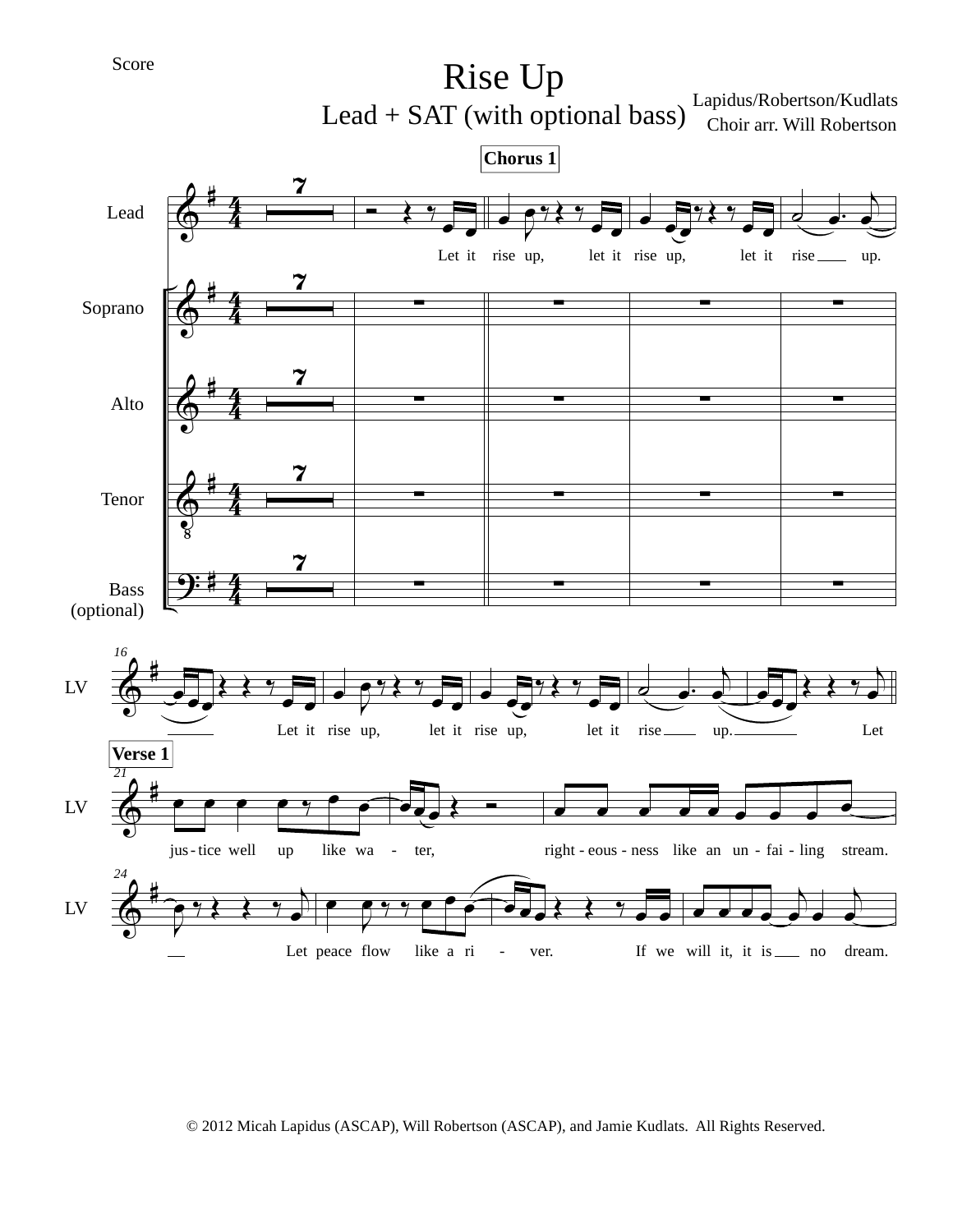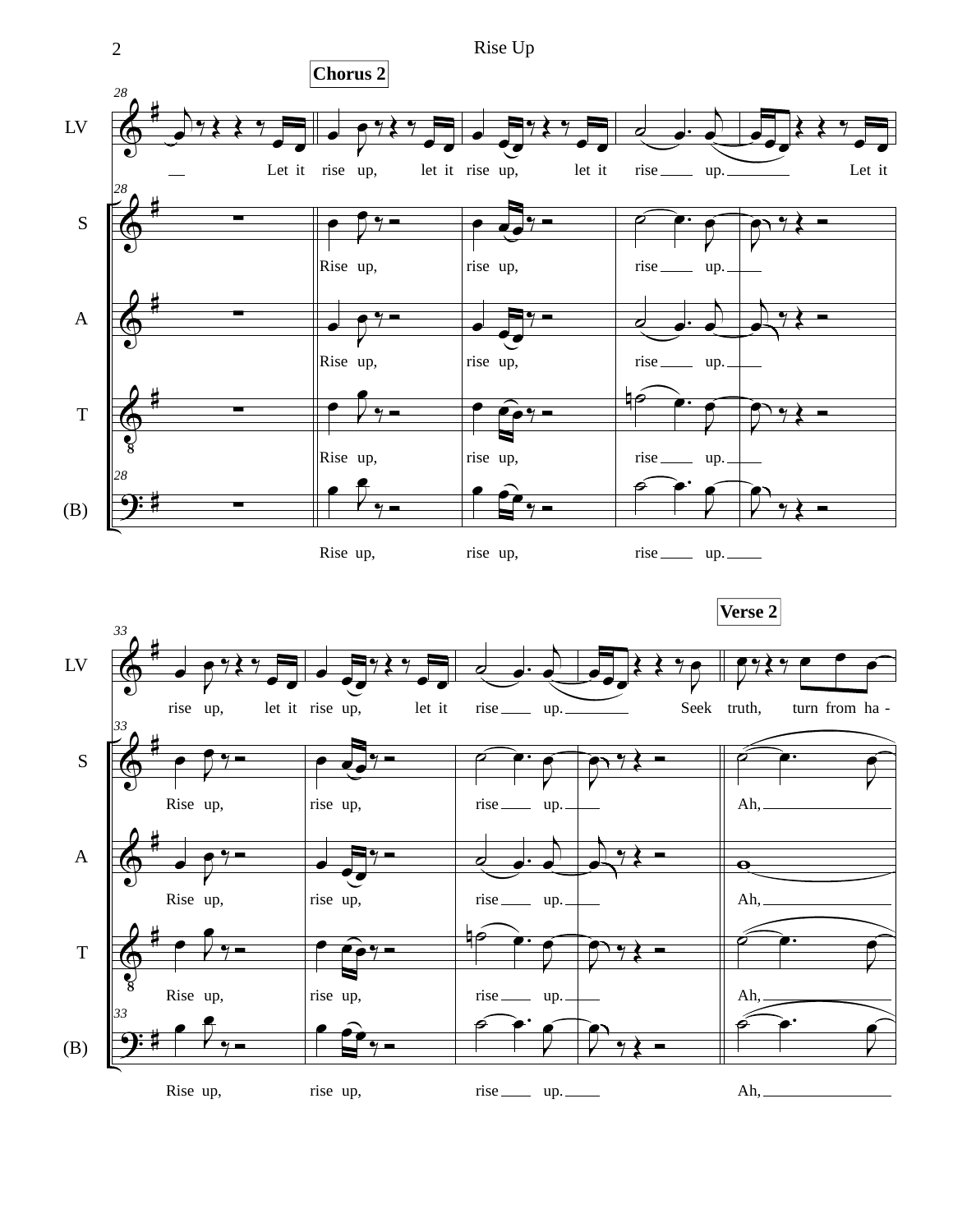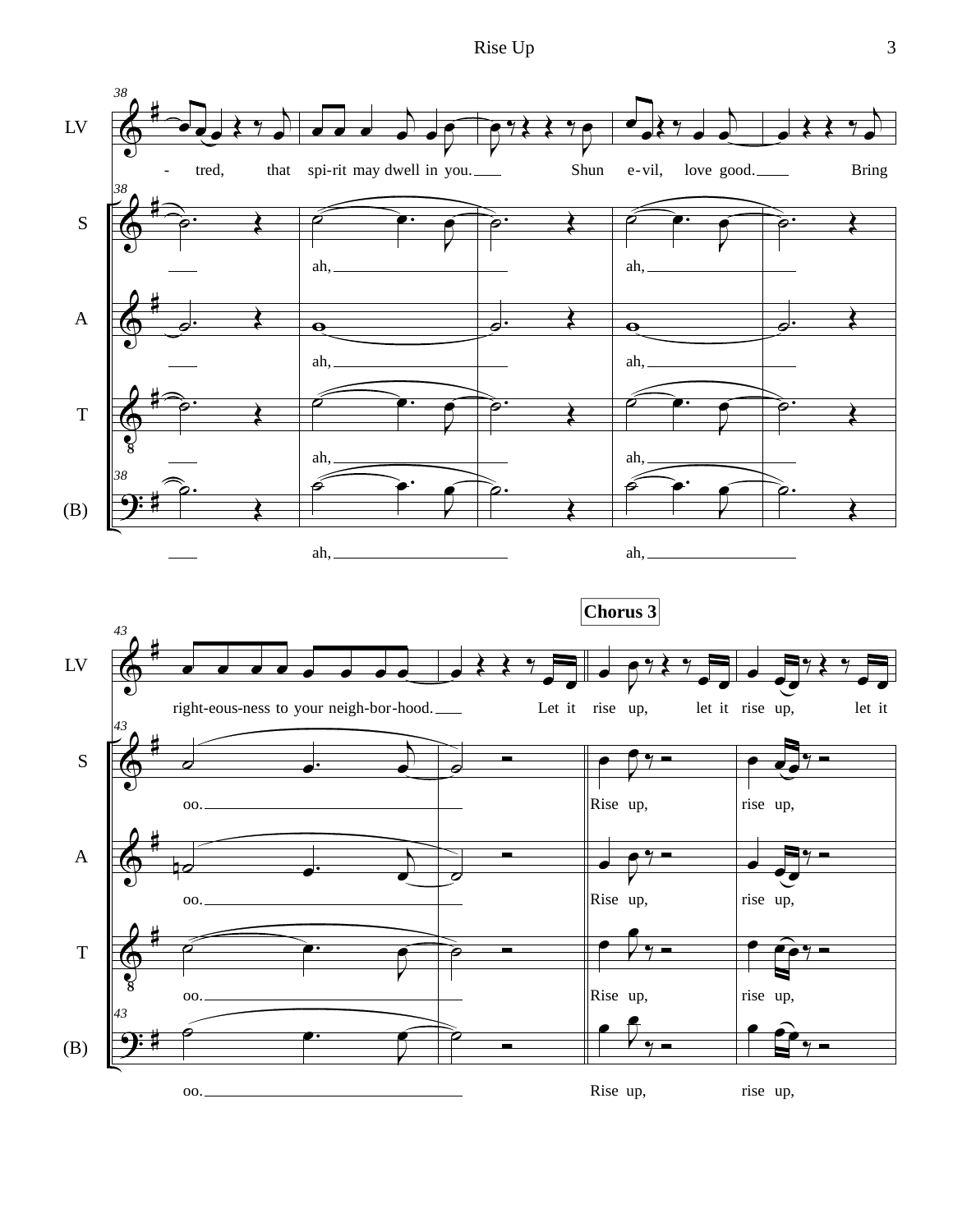4 Rise Up

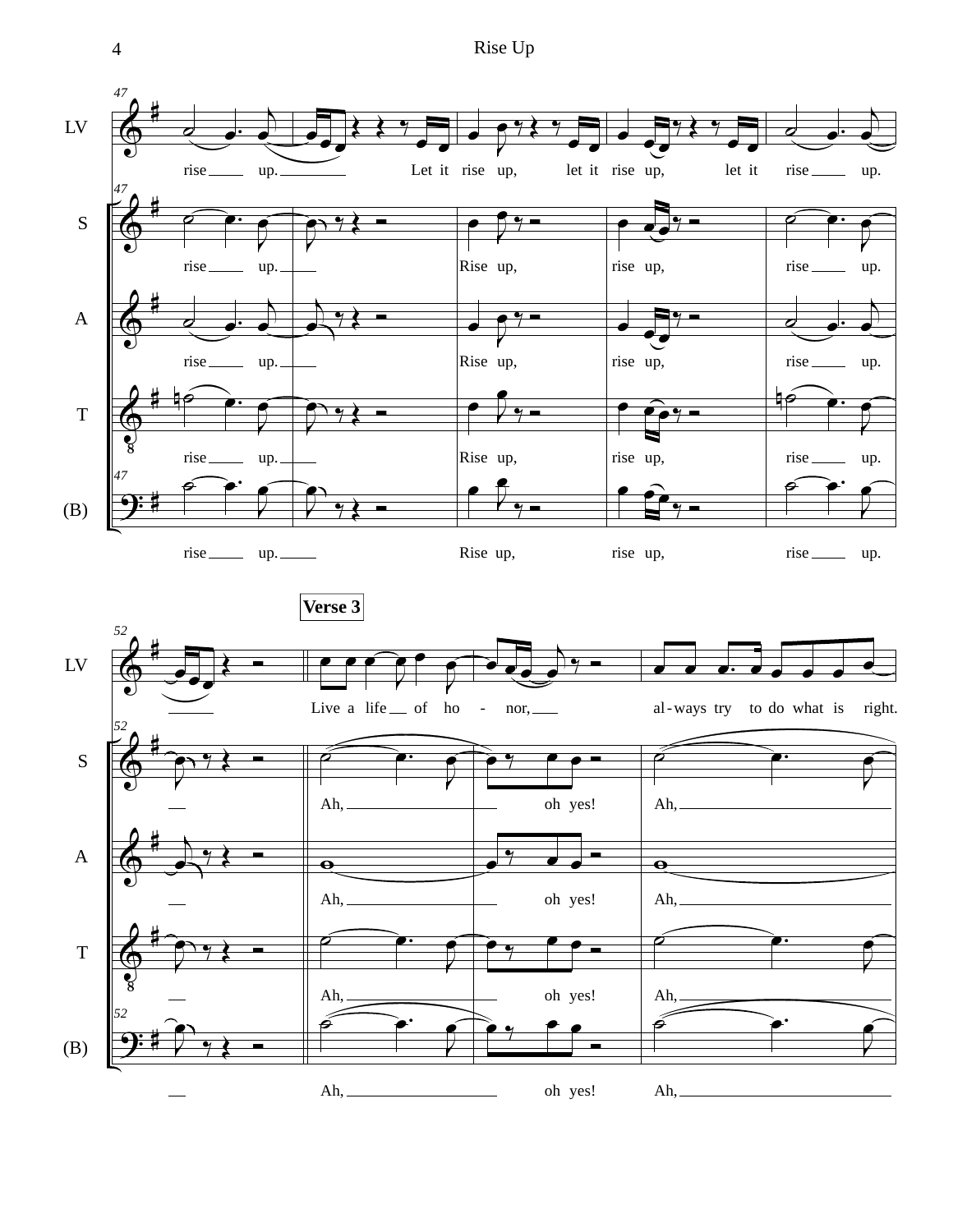Rise Up 5